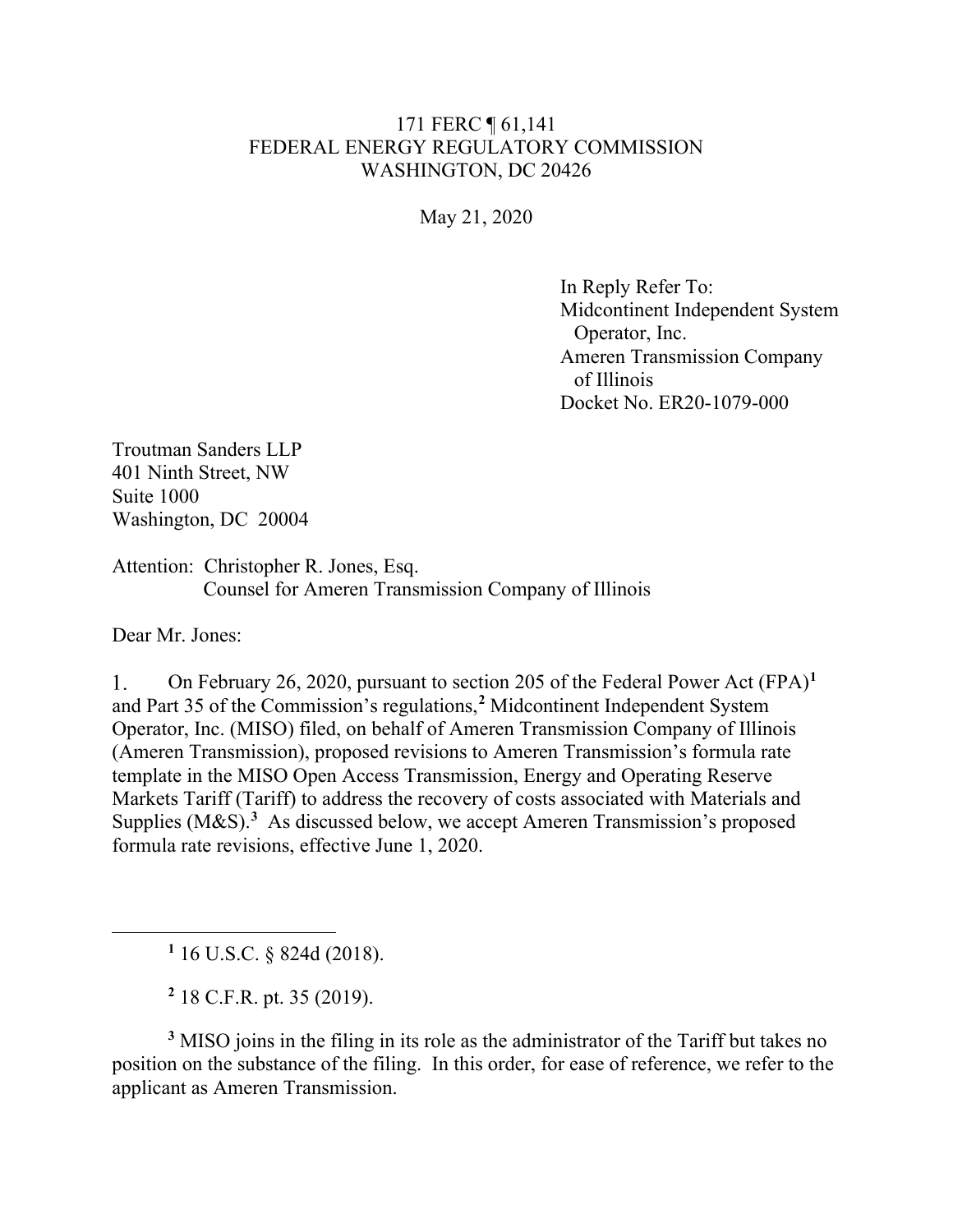2. Ameren Transmission states that it is adjusting M&S inventory costs reported on Page 227 of its FERC Form No. 1 (Form 1) to reflect the clarification provided by the Commission in *Duke Energy Progress, LLC***[4](#page-1-0)** regarding the proper reporting of M&S costs, beginning with the 2019 reporting year.**[5](#page-1-1)** Ameren Transmission states that, consistent with the approach that Duke Energy Progress, LLC and other utilities have taken, it seeks to revise its formula rate to appropriately continue recovery of all transmission-related M&S inventory costs. First, Ameren Transmission proposes adding in its formula rate a reference to the estimated M&S amount assigned to construction in its Form 1 that effectively includes in rate base the transmission portion of the estimated M&S assigned to construction. Second, Ameren Transmission proposes to add language to a footnote of its formula rate stating that it will report the transmission portion of M&S assigned to construction in a footnote in its Form 1.**[6](#page-1-2)**

Ameren Transmission explains that its proposed revisions will allow the 3. transmission portion of M&S assigned to both construction and O&M to be reflected in the total amount of transmission-related M&S costs used to establish the M&S inventory balance in the transmission rate calculation. Ameren Transmission states that its filing is "substantially identical" to other utilities' revisions to formula transmission rate templates addressing the same issue that have been previously accepted.**[7](#page-1-3)** Ameren Transmission further states that the proposed changes to Attachment O-ATXI are intended to correct potential under-recovery of the ATRR associated with the reporting change in its Form 1. Ameren Transmission asserts that, accordingly, there is no rate impact associated with the proposed change to the formula rate, as Ameren Transmission continues to seek full recovery of the ATRR associated with the average of the transmission-related M&S inventory balances that Ameren Transmission had been recovering prior to the change in inputs of its Form 1.**[8](#page-1-4)**

<span id="page-1-0"></span>**<sup>4</sup>** 163 FERC ¶ 61,051 (2018).

**<sup>5</sup>** Transmittal at 1.

**<sup>6</sup>** *Id.* at 3-4.

<span id="page-1-3"></span><span id="page-1-2"></span><span id="page-1-1"></span>**<sup>7</sup>** *Id.* at 2 & nn.6-7 (citing *Duke Energy Carolinas LLC, Duke Energy Progress, LLC, and Duke Energy Florida, LLC*, Docket Nos. ER18-2367-000 and ER18-2368-000, (Oct. 19, 2018) (delegated order); *PJM Interconnection, L.L.C. and Va. Elec. and Power Co.*, Docket No. ER19-1569-000 (May 7, 2019) (delegated order); *PJM Interconnection, L.L.C. and Commonwealth Edison Co.*, Docket No. ER20-379-000 (Jan. 8, 2020 (delegated order)).

<span id="page-1-4"></span>**<sup>8</sup>** *Id.* at 2-3.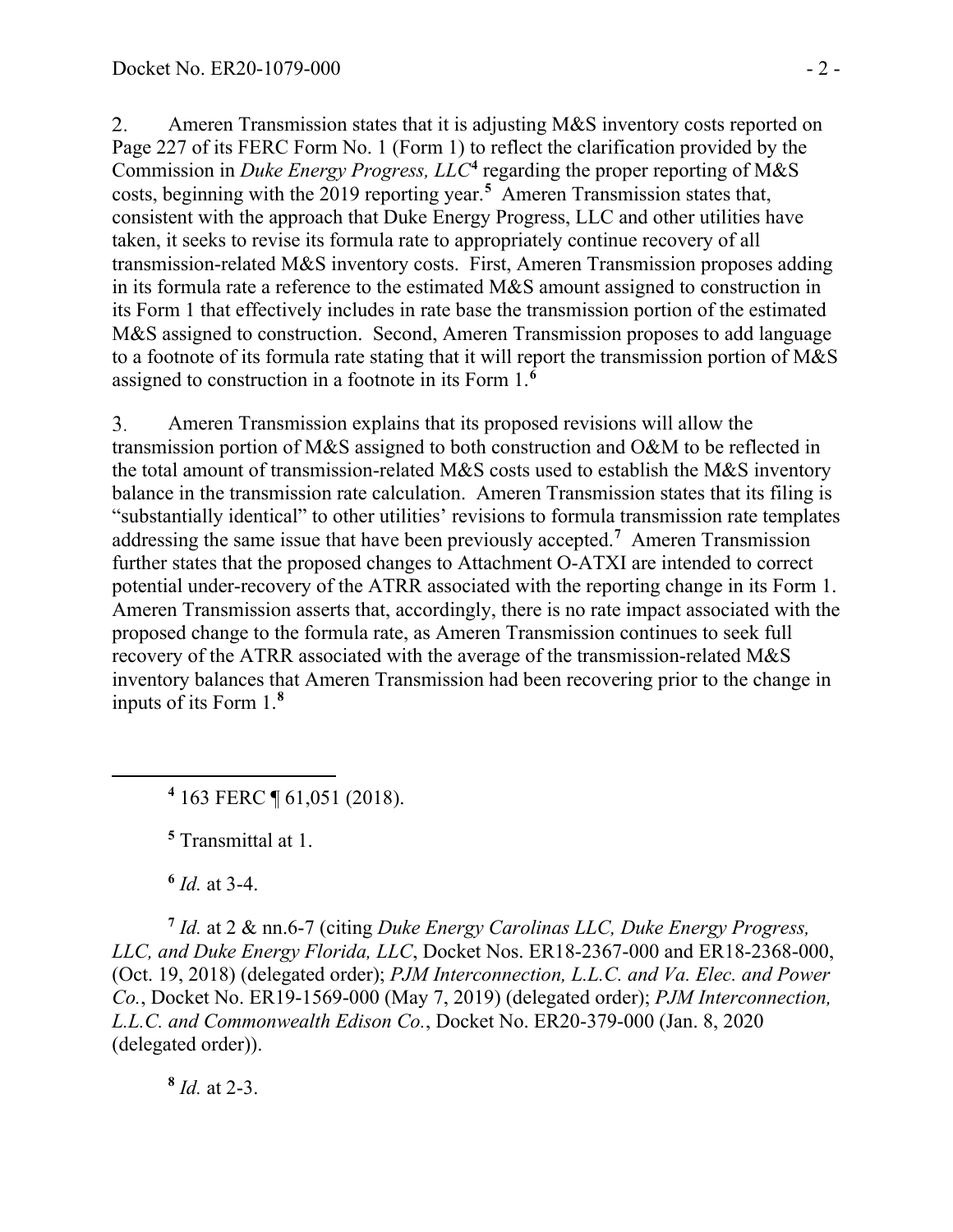$4.$ Ameren Transmission requests that the proposed changes to the M&S inventory component of its formula rate be made effective on June 1, 2020. Ameren Transmission states that this effective date will ensure that the revisions will be reflected in the annual true-up such that the projected 2019 ATRR is trued-up based on actual 2019 Form 1 data. Ameren Transmission states that this 2019 true-up will be reflected in transmission rates effective January 1, 2021. Ameren Transmission further states that the requested effective date would also ensure that the revised template will be used when Ameren Transmission prepares its projection of 2021 rates which will be posted by September 1, 2020.**[9](#page-2-0)**

5. Notice of Ameren Transmission's filing was published in the *Federal Register*, 85 Fed. Reg. 12,780 (2020), with interventions and protests due on or before March 18, 2020. None were filed.

6. We accept Ameren Transmission's proposed formula rate revisions, effective June 1, 2020, as requested, as discussed below. We find that Ameren Transmission's revisions are just and reasonable and consistent with Commission precedent that allows M&S assigned to construction to be included in rate base prior to being assigned to specific construction projects and transferred to accounts that are capitalized.<sup>[10](#page-2-1)</sup> We note that Ameren Transmission is required to provide all detailed workpapers, documentation and calculations in its annual formula rate true-up and informational filings for any accounting change or change to formula rate inputs, pursuant to Ameren Transmission's Formula Rate Protocols in Attachment O-ATXI of the Tariff.**[11](#page-2-2)** This means that Ameren Transmission is required to provide detailed information and workpapers in future trueup and informational filings to show how M&S assigned to construction is estimated and functionalized to transmission.

**<sup>9</sup>** *Id.* at 4-5.

<span id="page-2-1"></span><span id="page-2-0"></span>**<sup>10</sup>** *See Cleveland Elec. Illuminating Co*., Opinion No. 242, 32 FERC ¶ 61,381, at 61,861 (1985); *Union Elec. Co*., Initial Decision, 8 FERC ¶ 63,026, at 65,243 (1979) ("Union Electric argues, and their argument is accepted, that the [M&S] are not earmarked to either maintenance or construction while in that status. They only become earmarked when removed; hence, there is no prohibition against including the full [M&S] inventory amount in the rate base."), *summarily aff'd in relevant part*, Opinion No. 94, 12 FERC ¶ 61,239 (1980).

<span id="page-2-2"></span>**<sup>11</sup>** *See* Tariff, Attachment O-ATXI, Annual True-Up, Information Exchange, and Challenge Procedures at Section II (Annual True-Up and Projected Net Revenue Requirement), Section V (Changes to True-Up Adjustment or Projected Net Revenue Requirement), and Section VII (Calculation of True-Up Adjustment).